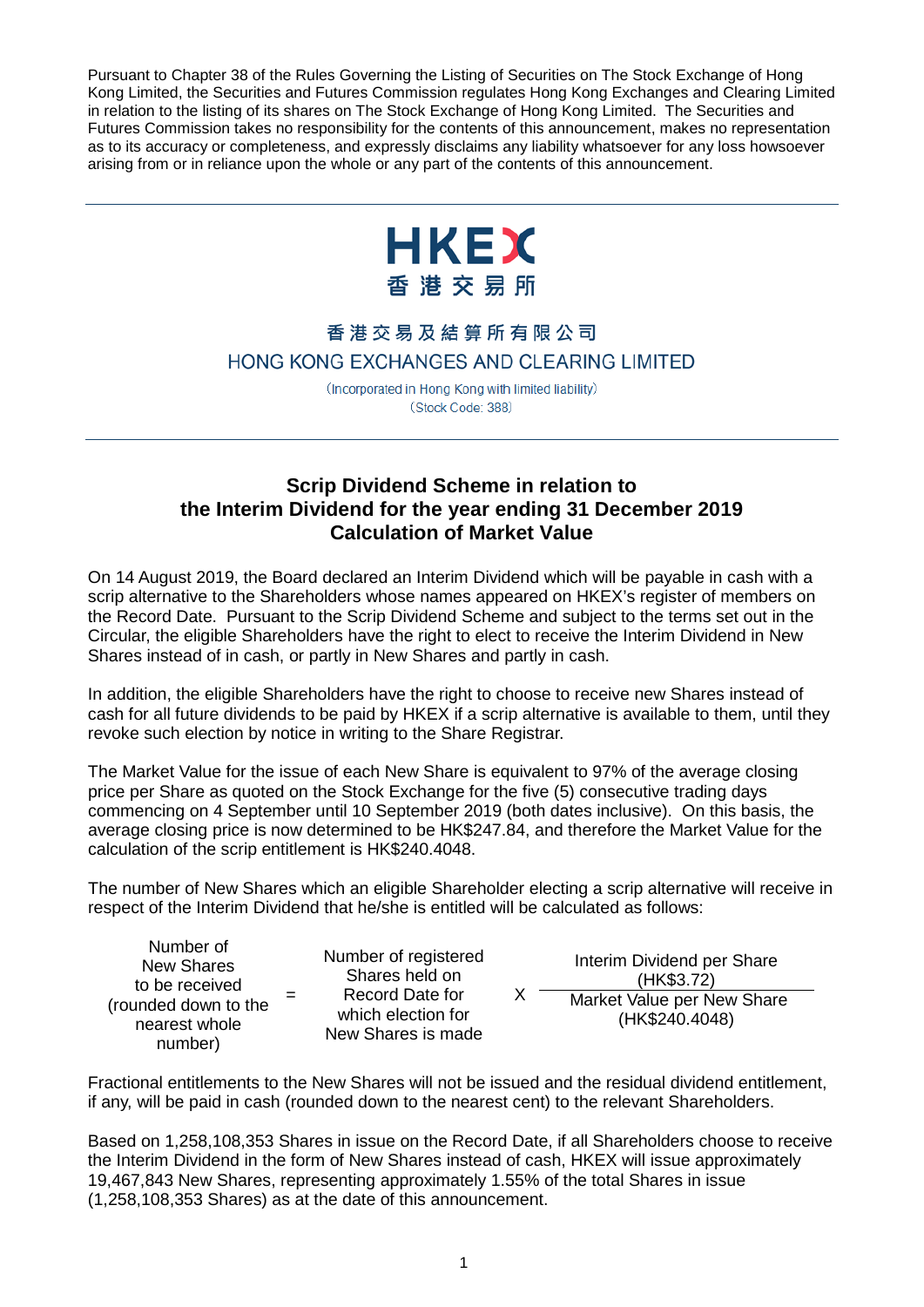## **No action is required by the following Shareholders:**

**(A) Shareholders who have not made a Permanent Election and wish to receive the Interim Dividend in cash only; and**

## **(B) Shareholders who have made a Permanent Election and do not intend to revoke it in order to receive the Interim Dividend in cash.**

Shareholders who have not made a Permanent Election and wish to receive their Interim Dividend wholly or partly in New Shares instead of in cash and, where applicable, to make a Permanent Election should complete the Election Form. Shareholders who have previously made a Permanent Election and wish to receive their Interim Dividend wholly or partly in cash should complete the Revocation Notice. The completed Election Form or Revocation Notice (as the case may be) should be returned as soon as possible so as to enable it to be received by the Share Registrar before the Closing Time. Late submissions of the Election Form or the Revocation Notice will not be accepted.

Shareholders who are not eligible to receive the Interim Dividend in New Shares under the provisions of the Scrip Dividend Scheme should not complete the Election Form and, if they do so, such Election Form will be voided and have no effect.

The Closing Time will be extended, as the case may be, in accordance with (a) or (b) below if a Typhoon Signal No. 8 or above is hoisted, or a Black Rainstorm Warning Signal is in force in Hong Kong:

- (a) at any time before 12:00 noon and no longer in force after 12:00 noon on Thursday, 19 September 2019. In such a case, the closing time for the return of the Election Form and Revocation Notice will be extended to 5:00 pm on the same business day; or
- (b) at any time between 12:00 noon and 4:30 pm on Thursday, 19 September 2019. In such a case, the closing time for the return of the Election Form and Revocation Notice will be extended to 4:30 pm on the next business day (excluding Saturday) where none of the above signals is hoisted or in force at any time between 9:00 am and 4:30 pm.

HKEX has applied to the SFC for the listing of, and permission to deal in, the New Shares. It is expected that the dividend warrants and/or, subject to the SFC's approval of the above application, definitive certificates for the New Shares will be despatched by ordinary mail to the respective Shareholders concerned at their own risk on Thursday, 26 September 2019. The New Shares will, on issue, rank equally in all other respects with the existing Shares save that they will not be eligible for the Interim Dividend.

Subject to the proper receipt of definitive certificates for the New Shares by the relevant Shareholders, dealings in the New Shares on the Stock Exchange are expected to commence on Thursday, 26 September 2019.

In this announcement, the following expressions have the meanings set out below unless the context otherwise requires:

| "Board"         | HKEX's board of directors;                                                                                                                                                                             |
|-----------------|--------------------------------------------------------------------------------------------------------------------------------------------------------------------------------------------------------|
| "Circular"      | the circular to the Shareholders dated 4 September 2019 about the<br>Scrip Dividend Scheme in relation to the Interim Dividend;                                                                        |
| "Closing Time"  | the closing time for the return of the completed Election Form or<br>Revocation Notice (as the case may be) to the Share Registrar, being<br>4:30 pm on Thursday, 19 September 2019;                   |
| "Election Form" | the form of election for use by the Shareholders who wish to receive<br>the Interim Dividend wholly or partly in New Shares instead of in cash<br>and, where applicable, to make a Permanent Election; |